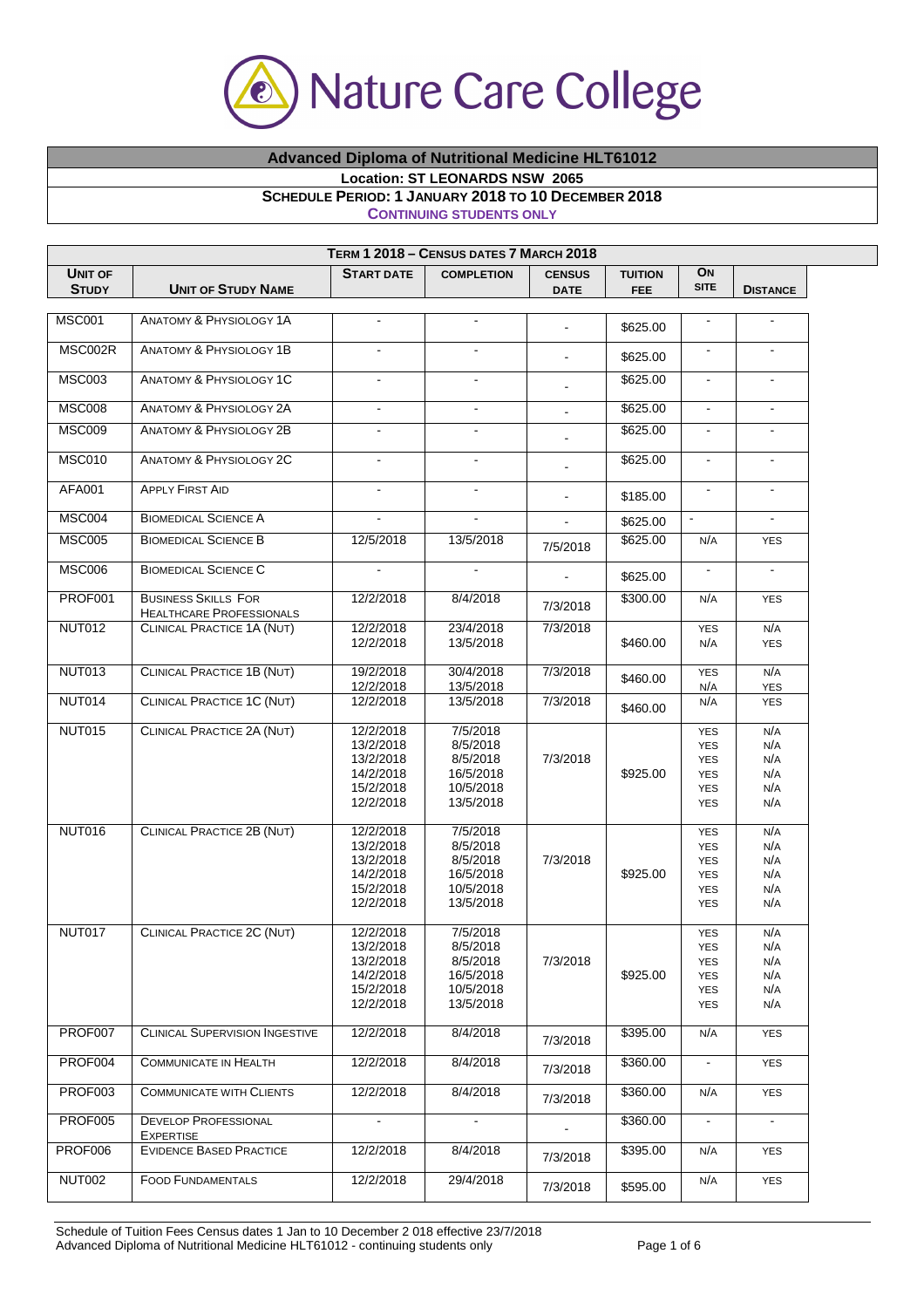

| <b>NUT003</b>                  | <b>FOUNDATIONS OF NUTRITION A</b>               | 14/2/2018<br>13/2/2018<br>12/2/2018                         | 16/5/2018<br>8/5/2018<br>13/5/2018 | 7/3/2018                     | \$610.00           | <b>YES</b><br><b>YES</b><br>YES | N/A<br>N/A<br>N/A |
|--------------------------------|-------------------------------------------------|-------------------------------------------------------------|------------------------------------|------------------------------|--------------------|---------------------------------|-------------------|
| NUT004                         | <b>FOUNDATIONS OF NUTRITION B</b>               |                                                             |                                    | L.                           | \$610.00           | $\mathbf{r}$                    |                   |
| <b>NUT005</b>                  | <b>FOUNDATIONS OF NUTRITION C</b>               |                                                             |                                    |                              | \$610.00           | $\overline{\phantom{a}}$        |                   |
| <b>NUT009</b>                  | <b>NUTRITIONAL THERAPEUTICS A</b>               | 12/2/2018                                                   | 13/5/2018                          | 7/3/2018                     | \$610.00           | N/A                             | <b>YES</b>        |
| <b>NUT010</b>                  | <b>NUTRITIONAL THERAPEUTICS B</b>               | 14/2/2018<br>12/2/2018                                      | 16/5/2018<br>13/5/2018             | 7/3/2018                     | \$610.00           | <b>YES</b><br>N/A               | N/A<br><b>YES</b> |
| <b>NUT011</b>                  | NUTRITIONAL THERAPEUTICS C                      | 12/2/2018                                                   | 13/5/2018                          | 7/3/2018                     | \$610.00           | N/A                             | <b>YES</b>        |
| <b>MSC017</b>                  | PATHOLOGY & PHYSICAL<br>ASSESSMENT              | $\blacksquare$                                              | ä,                                 |                              | \$625.00           | $\blacksquare$                  | $\blacksquare$    |
| <b>NUT018</b>                  | PHARMACOLOGY                                    | 12/2/2018                                                   | 13/5/2018                          | 7/3/2018                     | \$625.00           | N/A                             | <b>YES</b>        |
| <b>NUT006</b>                  | PRINCIPLES OF MICRONUTRIENTS<br>Α               | 12/2/2018                                                   | 13/5/2018                          | 7/3/2018                     | \$610.00           | N/A                             | <b>YES</b>        |
| <b>NUT007</b>                  | PRINCIPLES OF MICRONUTRIENTS<br>B               | 14/2/2018<br>12/2/2018                                      | 16/5/2018<br>13/5/2018             | 7/3/2018                     | \$610.00           | <b>YES</b><br>N/A               | N/A<br><b>YES</b> |
| <b>NUT008</b>                  | <b>PRINCIPLES OF MICRONUTRIENTS</b><br>С        |                                                             |                                    |                              | \$610.00           | $\mathbf{r}$                    | $\mathbf{r}$      |
| <b>PROF002</b>                 | <b>SAFE PRACTICES</b>                           |                                                             |                                    |                              | \$360.00           |                                 |                   |
| <b>MSC011</b>                  | SYMPTOMATOLOGY, DIAGNOSIS &<br>PATHOLOGY 1A     | 14/2/2018<br>12/2/2018                                      | 16/5/2018<br>13/5/2018             | 7/3/2018                     | \$625.00           | <b>YES</b><br>N/A               | N/A<br><b>YES</b> |
| <b>MSC012</b>                  | SYMPTOMATOLOGY, DIAGNOSIS &<br>PATHOLOGY 1B     | 14/2/2018<br>12/2/2018                                      | 16/5/2018<br>13/5/2018             | 7/3/2018                     | \$625.00           | <b>YES</b><br>N/A               | N/A<br><b>YES</b> |
| <b>MSC013</b>                  | SYMPTOMATOLOGY, DIAGNOSIS &<br>PATHOLOGY 1C     | 12/2/2018                                                   | 13/5/2018                          | 7/3/2018                     | \$625.00           | N/A                             | <b>YES</b>        |
| <b>MSC014</b>                  | SYMPTOMATOLOGY, DIAGNOSIS &<br>PATHOLOGY 2A     | 12/2/2018                                                   | 8/4/2018                           | 7/3/2018                     | \$395.00           | N/A                             | <b>YES</b>        |
| <b>MSC015</b>                  | SYMPTOMATOLOGY, DIAGNOSIS &<br>PATHOLOGY 2B     | 12/2/2018                                                   | 8/4/2018                           | 7/3/2018                     | \$395.00           | N/A                             | <b>YES</b>        |
| <b>MSC016</b>                  | SYMPTOMATOLOGY, DIAGNOSIS &<br>PATHOLOGY 2C     | 12/2/2018                                                   | 8/4/2018                           | 7/3/2018                     | \$395.00           | N/A                             | <b>YES</b>        |
|                                |                                                 | TERM 1 2018 - UNITS OF STUDY WITH CENSUS DATE 12 APRIL 2018 |                                    |                              |                    |                                 |                   |
| <b>UNIT OF</b><br><b>STUDY</b> | <b>UNIT OF STUDY NAME</b>                       | <b>START</b>                                                | <b>COMPLETION</b>                  | <b>CENSUS</b><br><b>DATE</b> | <b>TUITION FEE</b> | ON<br><b>SITE</b>               | <b>DISTANCE</b>   |
| AFA001                         | <b>APPLY FIRST AID</b>                          | 11/4/2018                                                   | 11/4/2018                          | 12/4/2018                    | \$185.00           | N/A                             | <b>YES</b>        |
| PROF007                        | <b>CLINICAL SUPERVISION</b><br><b>INGESTIVE</b> | 11/3/2018                                                   | 25/3/2018                          | 12/4/2018                    | \$395.00           | N/A                             | <b>YES</b>        |
| <b>PROF003</b>                 | <b>COMMUNICATE WITH CLIENTS</b>                 | 24/3/2018                                                   | 14/4/2018                          | 12/4/2018                    | \$360.00           | <b>YES</b>                      | N/A               |
| <b>PROF002</b>                 | <b>SAFE PRACTICES</b>                           | 3/4/2018                                                    | 13/5/2018                          | 12/4/2018                    | \$170.00           | N/A                             | YES               |

| <b>TERM 2 2018 - CENSUS DATES 21 JUNE 2018</b> |                                    |                   |                   |                              |                              |                   |                 |  |
|------------------------------------------------|------------------------------------|-------------------|-------------------|------------------------------|------------------------------|-------------------|-----------------|--|
| UNIT OF<br><b>STUDY</b>                        | <b>UNIT OF STUDY NAME</b>          | <b>START DATE</b> | <b>COMPLETION</b> | <b>CENSUS</b><br><b>DATE</b> | <b>TUITION</b><br><b>FEE</b> | ON<br><b>SITE</b> | <b>DISTANCE</b> |  |
| <b>MSC001</b>                                  | <b>ANATOMY &amp; PHYSIOLOGY 1A</b> |                   |                   |                              |                              |                   |                 |  |
|                                                |                                    |                   |                   |                              | \$625.00                     |                   |                 |  |
| MSC002R                                        | ANATOMY & PHYSIOLOGY 1B            |                   | $\overline{a}$    |                              | \$625.00                     |                   |                 |  |
| <b>MSC003</b>                                  | ANATOMY & PHYSIOLOGY 1C            |                   | $\blacksquare$    |                              | \$625.00                     |                   |                 |  |
| <b>MSC008</b>                                  | <b>ANATOMY &amp; PHYSIOLOGY 2A</b> |                   | $\overline{a}$    |                              | \$625.00                     |                   | -               |  |
| <b>MSC009</b>                                  | ANATOMY & PHYSIOLOGY 2B            |                   | $\overline{a}$    |                              | \$625.00                     |                   |                 |  |
| <b>MSC010</b>                                  | ANATOMY & PHYSIOLOGY 2C            |                   | $\overline{a}$    |                              | \$625.00                     |                   |                 |  |
| AFA001                                         | <b>APPLY FIRST AID</b>             | 17/6/2018         | 21/6/2018         | 21/6/2018                    | \$185.00                     | <b>YES</b>        | N/A             |  |
| MSC004                                         | <b>BIOMEDICAL SCIENCE A</b>        | $\overline{a}$    | $\sim$            |                              | \$625.00                     | $\blacksquare$    | ٠               |  |
| <b>MSC005</b>                                  | <b>BIOMEDICAL SCIENCE B</b>        |                   |                   |                              | \$625.00                     |                   |                 |  |

Schedule of Tuition Fees Census dates 1 Jan to 10 December 2 018 effective 23/7/2018 Advanced Diploma of Nutritional Medicine HLT61012 - continuing students only Page 2 of 6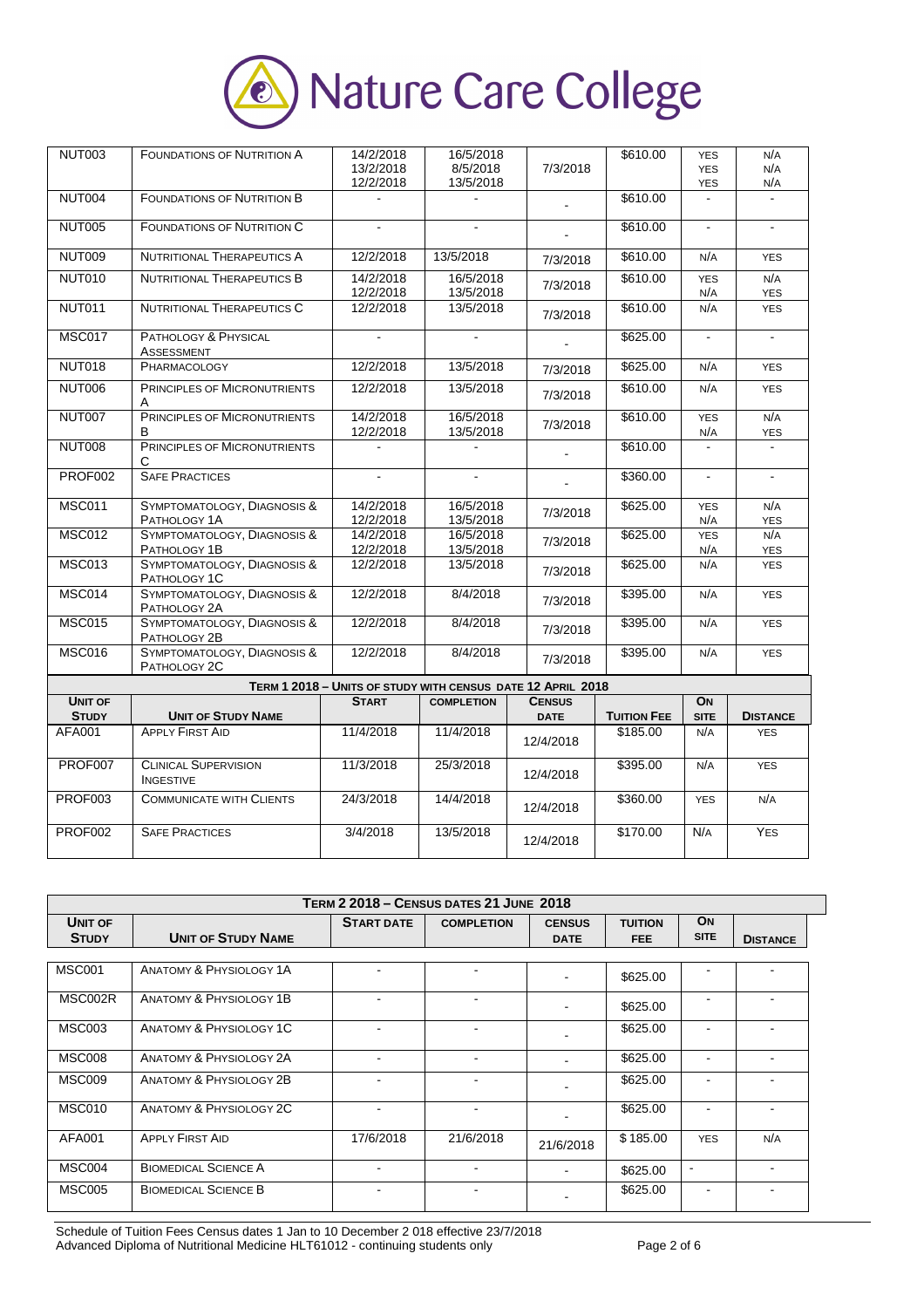

| MSC006                                         | <b>BIOMEDICAL SCIENCE C</b>                                   |                                                  |                                                  | $\blacksquare$ | \$625.00 |                                                      |                          |
|------------------------------------------------|---------------------------------------------------------------|--------------------------------------------------|--------------------------------------------------|----------------|----------|------------------------------------------------------|--------------------------|
| PROF001                                        | <b>BUSINESS SKILLS FOR</b><br><b>HEALTHCARE PROFESSIONALS</b> |                                                  |                                                  | $\mathbf{r}$   | \$300.00 |                                                      |                          |
| <b>NUT012</b>                                  | CLINICAL PRACTICE 1A (NUT)                                    | $\mathbf{r}$                                     |                                                  |                | \$460.00 | $\blacksquare$                                       | $\mathbf{r}$             |
| NUT013                                         | CLINICAL PRACTICE 1B (NUT)                                    | 28/5/2018<br>28/5/2018                           | 13/8/2018<br>26/8/2018                           | 21/6/2018      | \$460.00 | <b>YES</b><br>N/A                                    | N/A<br><b>YES</b>        |
| <b>NUT014</b>                                  | <b>CLINICAL PRACTICE 1C (NUT)</b>                             | 4/6/2018<br>28/5/2018                            | 26/8/2018<br>27/8/2018                           | 21/6/2018      | \$460.00 | <b>YES</b><br>N/A                                    | N/A<br><b>YES</b>        |
| <b>NUT015</b>                                  | CLINICAL PRACTICE 2A (NUT)                                    | 28/5/2018<br>29/5/2018<br>30/5/2018<br>31/5/2018 | 27/8/2018<br>21/8/2018<br>22/8/2018<br>23/8/2018 | 21/6/2018      | \$925.00 | <b>YES</b><br><b>YES</b><br><b>YES</b><br><b>YES</b> | N/A<br>N/A<br>N/A<br>N/A |
| <b>NUT016</b>                                  | <b>CLINICAL PRACTICE 2B (NUT)</b>                             | 28/5/2018<br>29/5/2018<br>30/5/2018<br>31/5/2018 | 27/8/2018<br>21/8/2018<br>22/8/2018<br>23/8/2018 | 21/6/2018      | \$925.00 | <b>YES</b><br><b>YES</b><br><b>YES</b><br><b>YES</b> | N/A<br>N/A<br>N/A<br>N/A |
| <b>NUT017</b>                                  | CLINICAL PRACTICE 2C (NUT)                                    | 28/5/2018<br>29/5/2018<br>30/5/2018<br>31/5/2018 | 27/8/2018<br>21/8/2018<br>22/8/2018<br>23/8/2018 | 21/6/2018      | \$925.00 | <b>YES</b><br><b>YES</b><br><b>YES</b><br>YES        | N/A<br>N/A<br>N/A<br>N/A |
| PROF007                                        | <b>CLINICAL SUPERVISION INGESTIVE</b>                         | 28/5/2018                                        | 22/7/2018                                        | 21/6/2018      | \$395.00 | N/A                                                  | <b>YES</b>               |
| PROF004                                        | <b>COMMUNICATE IN HEALTH</b>                                  |                                                  |                                                  |                | \$360.00 | $\blacksquare$                                       | $\blacksquare$           |
| PROF003                                        | <b>COMMUNICATE WITH CLIENTS</b>                               | 28/5/2018                                        | 22/7/2018                                        | 21/6/2018      | \$360.00 | N/A                                                  | <b>YES</b>               |
| <b>PROF005</b>                                 | <b>DEVELOP PROFESSIONAL</b><br><b>EXPERTISE</b>               | $\mathbf{r}$                                     |                                                  |                | \$360.00 | $\blacksquare$                                       | $\mathbf{r}$             |
| PROF006                                        | <b>EVIDENCE BASED PRACTICE</b>                                | 28/5/2018                                        | 22/8/2018                                        | 21/6/2018      | \$395.00 | N/A                                                  | <b>YES</b>               |
| <b>NUT002</b>                                  | <b>FOOD FUNDAMENTALS</b>                                      | $\blacksquare$                                   | $\blacksquare$                                   |                | \$595.00 | $\blacksquare$                                       | $\blacksquare$           |
| <b>NUT003</b>                                  | <b>FOUNDATIONS OF NUTRITION A</b>                             | $\blacksquare$                                   | $\blacksquare$                                   | $\mathbf{r}$   | \$610.00 | $\blacksquare$                                       | $\blacksquare$           |
| <b>NUT004</b>                                  | <b>FOUNDATIONS OF NUTRITION B</b>                             | 29/8/2018<br>30/5/2018<br>28/5/2018              | 21/8/2018<br>22/8/2018<br>26/8/2018              | 21/6/2018      | \$610.00 | <b>YES</b><br><b>YES</b><br>N/A                      | N/A<br>N/A<br><b>YES</b> |
| <b>NUT005</b>                                  | <b>FOUNDATIONS OF NUTRITION C</b>                             |                                                  |                                                  |                | \$610.00 |                                                      |                          |
| <b>NUT009</b>                                  | <b>NUTRITIONAL THERAPEUTICS A</b>                             | 30/5/2018<br>28/5/2018                           | 22/8/2018<br>26/8/2018                           | 21/6/2018      | \$610.00 | <b>YES</b><br>N/A                                    | N/A<br><b>YES</b>        |
| <b>NUT010</b>                                  | <b>NUTRITIONAL THERAPEUTICS B</b>                             | 28/5/2018                                        | 26/8/2018                                        | 21/6/2018      | \$610.00 | N/A                                                  | <b>YES</b>               |
| <b>NUT011</b>                                  | NUTRITIONAL THERAPEUTICS C                                    | 30/5/2018<br>26/8/2018                           | 22/8/2018<br>26/8/2018                           | 21/6/2018      | \$610.00 | <b>YES</b><br>N/A                                    | N/A<br>YES               |
| <b>MSC017</b>                                  | PATHOLOGY & PHYSICAL<br>ASSESSMENT                            |                                                  |                                                  |                | \$625.00 |                                                      |                          |
| <b>NUT018</b>                                  | PHARMACOLOGY                                                  | 28/5/2018                                        | 22/8/2018                                        | 21/6/2018      | \$625.00 | N/A                                                  | <b>YES</b>               |
| <b>NUT006</b>                                  | PRINCIPLES OF MICRONUTRIENTS<br>Α                             | $\blacksquare$                                   | $\mathbf{r}$                                     |                | \$610.00 |                                                      |                          |
| <b>NUT007</b>                                  | PRINCIPLES OF MICRONUTRIENTS<br>в                             | $\blacksquare$                                   | $\blacksquare$                                   |                | \$610.00 | $\blacksquare$                                       | $\blacksquare$           |
| <b>NUT008</b>                                  | PRINCIPLES OF MICRONUTRIENTS<br>С                             | $\blacksquare$                                   | $\blacksquare$                                   |                | \$610.00 | $\blacksquare$                                       | $\blacksquare$           |
| PROF002                                        | <b>SAFE PRACTICES</b>                                         | 28/5/2018                                        | 8/7/2018                                         | 21/6/2018      | \$170.00 | <b>YES</b>                                           | N/A                      |
| <b>MSC011</b>                                  | SYMPTOMATOLOGY, DIAGNOSIS &<br>PATHOLOGY 1A                   |                                                  |                                                  |                | \$625.00 |                                                      |                          |
| <b>MSC012</b>                                  | SYMPTOMATOLOGY, DIAGNOSIS &<br>PATHOLOGY 1B                   | 28/5/2018<br>30/5/2018                           | 26/8/2018<br>22/8/2018                           | 21/6/2018      | \$625.00 | N/A<br><b>YES</b>                                    | <b>YES</b><br>N/A        |
| <b>MSC013</b>                                  | SYMPTOMATOLOGY, DIAGNOSIS &<br>PATHOLOGY 1C                   | $\mathbf{r}$                                     | $\mathbf{r}$                                     | ä,             | \$625.00 | $\blacksquare$                                       | $\blacksquare$           |
| <b>MSC014</b>                                  | SYMPTOMATOLOGY, DIAGNOSIS &<br>PATHOLOGY 2A                   |                                                  |                                                  | $\mathbf{r}$   | \$395.00 | $\blacksquare$                                       |                          |
| <b>MSC015</b>                                  | SYMPTOMATOLOGY, DIAGNOSIS &<br>PATHOLOGY 2B                   | 28/5/2018                                        | 22/7/2018                                        | 21/6/2018      | \$395.00 | N/A                                                  | <b>YES</b>               |
| <b>MSC016</b>                                  | SYMPTOMATOLOGY, DIAGNOSIS &<br>PATHOLOGY 2C                   | 28/5/2018                                        | 22/7/2018                                        | 21/6/2018      | \$395.00 | N/A                                                  | <b>YES</b>               |
| TERM 2 UNITS OF STUDY CENSUS DATE 30 JULY 2018 |                                                               |                                                  |                                                  |                |          |                                                      |                          |

Schedule of Tuition Fees Census dates 1 Jan to 10 December 2 018 effective 23/7/2018 Advanced Diploma of Nutritional Medicine HLT61012 - continuing students only Page 3 of 6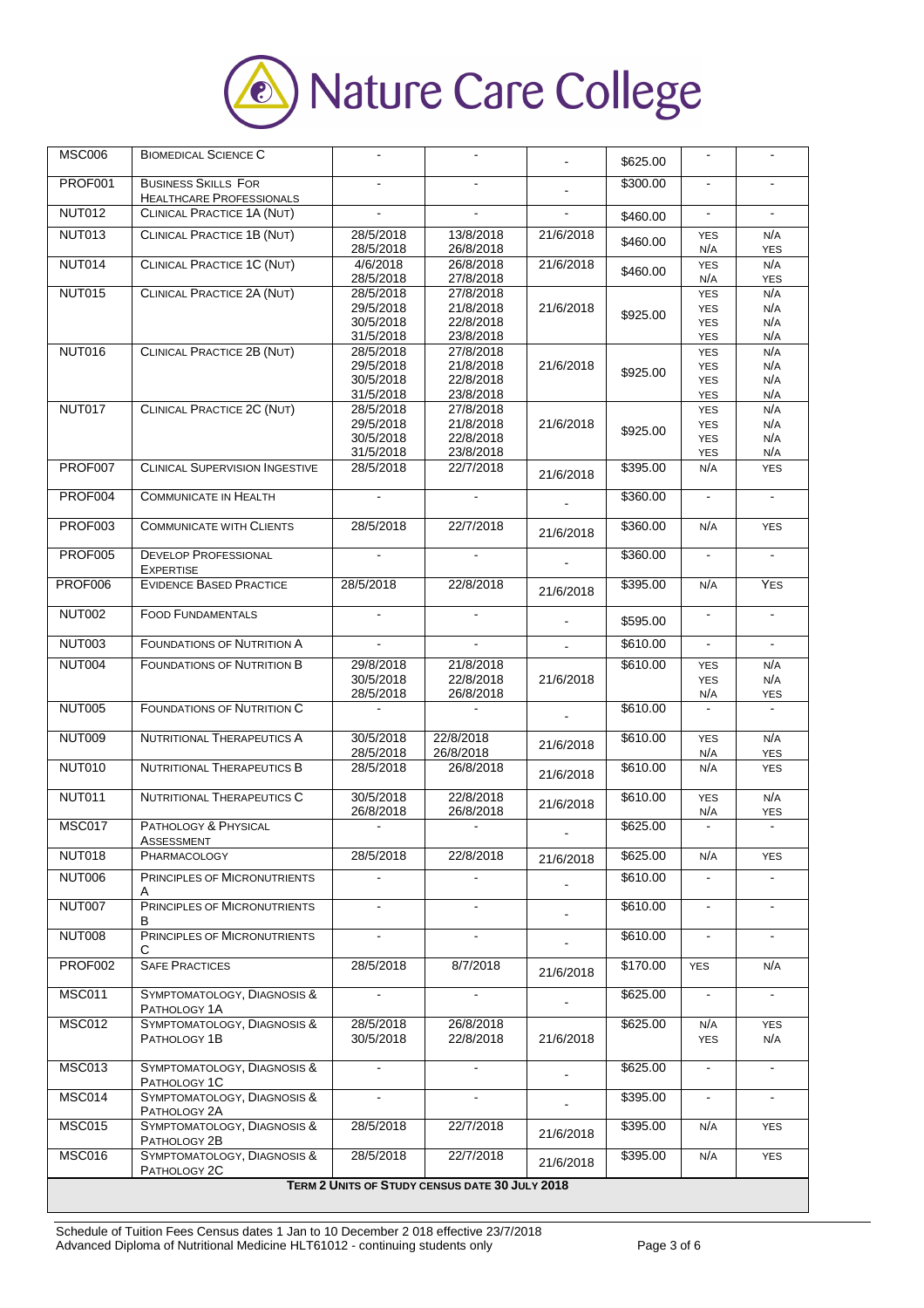

| Unit of |                                                 | <b>START DATE</b> | <b>COMPLETION</b> | <b>CENSUS</b> | <b>TUITION FEE</b> | <b>ON</b>   |                 |
|---------|-------------------------------------------------|-------------------|-------------------|---------------|--------------------|-------------|-----------------|
| Study   | <b>UNIT OF STUDY NAME</b>                       |                   |                   | <b>DATE</b>   |                    | <b>SITE</b> | <b>DISTANCE</b> |
| PROF007 | <b>CLINICAL SUPERVISION</b><br><b>INGESTIVE</b> | 1/7/2018          | 30/7/2018         | 30/7/2018     | \$395.00           | <b>YES</b>  | N/A             |

|                                |                                                               | TERM 3 2018 - CENSUS DATES 29 OCTOBER 2018 |                        |                              |                        |                          |                 |  |  |  |
|--------------------------------|---------------------------------------------------------------|--------------------------------------------|------------------------|------------------------------|------------------------|--------------------------|-----------------|--|--|--|
| <b>UNIT OF</b><br><b>STUDY</b> | <b>UNIT OF STUDY NAME</b>                                     | <b>START</b><br><b>DATE</b>                | <b>COMPLETION</b>      | <b>CENSUS</b><br><b>DATE</b> | <b>TUITION</b><br>FEE. | ON<br><b>SITE</b>        | <b>DISTANCE</b> |  |  |  |
| <b>MSC001</b>                  | <b>ANATOMY &amp; PHYSIOLOGY 1A</b>                            | $\blacksquare$                             | $\blacksquare$         |                              |                        | $\blacksquare$           | $\blacksquare$  |  |  |  |
|                                |                                                               |                                            |                        | $\sim$                       | \$625.00               |                          |                 |  |  |  |
| MSC002R                        | <b>ANATOMY &amp; PHYSIOLOGY 1B</b>                            | $\blacksquare$                             | $\blacksquare$         | ÷.                           | \$625.00               | $\blacksquare$           | $\blacksquare$  |  |  |  |
| <b>MSC003</b>                  | <b>ANATOMY &amp; PHYSIOLOGY 1C</b>                            |                                            | $\blacksquare$         |                              | \$625.00               | $\blacksquare$           | $\blacksquare$  |  |  |  |
| <b>MSC008</b>                  | <b>ANATOMY &amp; PHYSIOLOGY 2A</b>                            | $\mathbf{r}$                               | $\mathbf{r}$           |                              | \$625.00               | $\blacksquare$           |                 |  |  |  |
| <b>MSC009</b>                  | <b>ANATOMY &amp; PHYSIOLOGY 2B</b>                            | $\blacksquare$                             | $\blacksquare$         |                              | \$625.00               | $\blacksquare$           | $\blacksquare$  |  |  |  |
| <b>MSC010</b>                  | <b>ANATOMY &amp; PHYSIOLOGY 2C</b>                            | $\blacksquare$                             | $\blacksquare$         |                              | \$625.00               | $\blacksquare$           | $\blacksquare$  |  |  |  |
| AFA001                         | <b>APPLY FIRST AID</b>                                        | $\blacksquare$                             | $\blacksquare$         |                              | \$185.00               | $\blacksquare$           | $\blacksquare$  |  |  |  |
| <b>MSC004</b>                  | <b>BIOMEDICAL SCIENCE A</b>                                   | $\blacksquare$                             | $\blacksquare$         |                              | \$625.00               | $\blacksquare$           | $\blacksquare$  |  |  |  |
| <b>MSC005</b>                  | <b>BIOMEDICAL SCIENCE B</b>                                   |                                            |                        |                              | \$625.00               |                          |                 |  |  |  |
| <b>MSC006</b>                  | <b>BIOMEDICAL SCIENCE C</b>                                   | $\blacksquare$                             | $\blacksquare$         | ۰                            | \$625.00               | $\blacksquare$           | $\blacksquare$  |  |  |  |
| <b>PROF001</b>                 | <b>BUSINESS SKILLS FOR HEALTHCARE</b><br><b>PROFESSIONALS</b> | $\blacksquare$                             | $\mathbf{r}$           |                              | \$300.00               | $\blacksquare$           | $\blacksquare$  |  |  |  |
| <b>NUT012</b>                  | <b>CLINICAL PRACTICE 1A (NUT)</b>                             | $\blacksquare$                             | $\blacksquare$         | $\blacksquare$               | \$460.00               | $\blacksquare$           | $\blacksquare$  |  |  |  |
| <b>NUT013</b>                  | <b>CLINICAL PRACTICE 1B (NUT)</b>                             |                                            |                        |                              | \$460.00               |                          |                 |  |  |  |
| <b>NUT014</b>                  | <b>CLINICAL PRACTICE 1C (NUT)</b>                             | 10/9/2018                                  | 9/12/2018              | 29/10/2018                   | \$460.00               | N/A                      | <b>YES</b>      |  |  |  |
| <b>NUT015</b>                  | CLINICAL PRACTICE 2A (NUT)                                    | 12/9/2018<br>13/9/2018                     | 5/12/2018<br>6/12/2018 | 29/10/2018                   | \$925.00               | <b>YES</b><br><b>YES</b> | N/A<br>N/A      |  |  |  |
| <b>NUT016</b>                  | CLINICAL PRACTICE 2B (NUT)                                    | 12/9/2018<br>13/9/2018                     | 5/12/2018<br>6/12/2018 | 29/10/2018                   | \$925.00               | <b>YES</b><br><b>YES</b> | N/A<br>N/A      |  |  |  |
| <b>NUT017</b>                  | <b>CLINICAL PRACTICE 2C (NUT)</b>                             | 12/9/2018<br>13/9/2018                     | 5/12/2018<br>6/12/2018 | 29/10/2018                   | \$925.00               | <b>YES</b><br><b>YES</b> | N/A<br>N/A      |  |  |  |
| PROF007                        | <b>CLINICAL SUPERVISION INGESTIVE</b>                         | 10/9/2018                                  | 4/11/2018              | 29/10/2018                   | \$395.00               | N/A                      | <b>YES</b>      |  |  |  |
| PROF004                        | <b>COMMUNICATE IN HEALTH</b>                                  |                                            | $\sim$                 |                              | \$360.00               | $\blacksquare$           | $\blacksquare$  |  |  |  |
| PROF003                        | <b>COMMUNICATE WITH CLIENTS</b>                               | $\blacksquare$                             | $\sim$                 |                              | \$360.00               | $\blacksquare$           | $\blacksquare$  |  |  |  |
| <b>PROF005</b>                 | <b>DEVELOP PROFESSIONAL</b>                                   | $\blacksquare$                             | $\mathbf{r}$           |                              | \$360.00               | $\blacksquare$           | $\mathbf{r}$    |  |  |  |
| PROF006                        | <b>EXPERTISE</b><br><b>EVIDENCE BASED PRACTICE</b>            |                                            |                        |                              | \$395.00               |                          |                 |  |  |  |
| <b>NUT002</b>                  | <b>FOOD FUNDAMENTALS</b>                                      |                                            |                        |                              | \$595.00               |                          |                 |  |  |  |
| <b>NUT003</b>                  | <b>FOUNDATIONS OF NUTRITION A</b>                             | $\blacksquare$                             |                        | ۰                            | \$610.00               | $\blacksquare$           |                 |  |  |  |
| NUT004                         | <b>FOUNDATIONS OF NUTRITION B</b>                             | $\blacksquare$                             | $\blacksquare$         |                              | \$610.00               | $\blacksquare$           | $\blacksquare$  |  |  |  |
| NUT005                         | <b>FOUNDATIONS OF NUTRITION C</b>                             | $\blacksquare$                             | $\blacksquare$         |                              | \$610.00               | $\blacksquare$           | $\blacksquare$  |  |  |  |
| <b>NUT009</b>                  | <b>NUTRITIONAL THERAPEUTICS A</b>                             | $\blacksquare$                             | $\blacksquare$         |                              | \$610.00               | $\blacksquare$           | $\blacksquare$  |  |  |  |
| <b>NUT010</b>                  | NUTRITIONAL THERAPEUTICS B                                    | $\blacksquare$                             |                        |                              | \$610.00               |                          |                 |  |  |  |
|                                |                                                               |                                            |                        |                              |                        |                          |                 |  |  |  |
| <b>NUT011</b>                  | NUTRITIONAL THERAPEUTICS C                                    | 10/9/2018                                  | 9/12/2018              | 29/10/2018                   | \$610.00               | N/A                      | <b>YES</b>      |  |  |  |

Schedule of Tuition Fees Census dates 1 Jan to 10 December 2 018 effective 23/7/2018 Advanced Diploma of Nutritional Medicine HLT61012 - continuing students only Page 4 of 6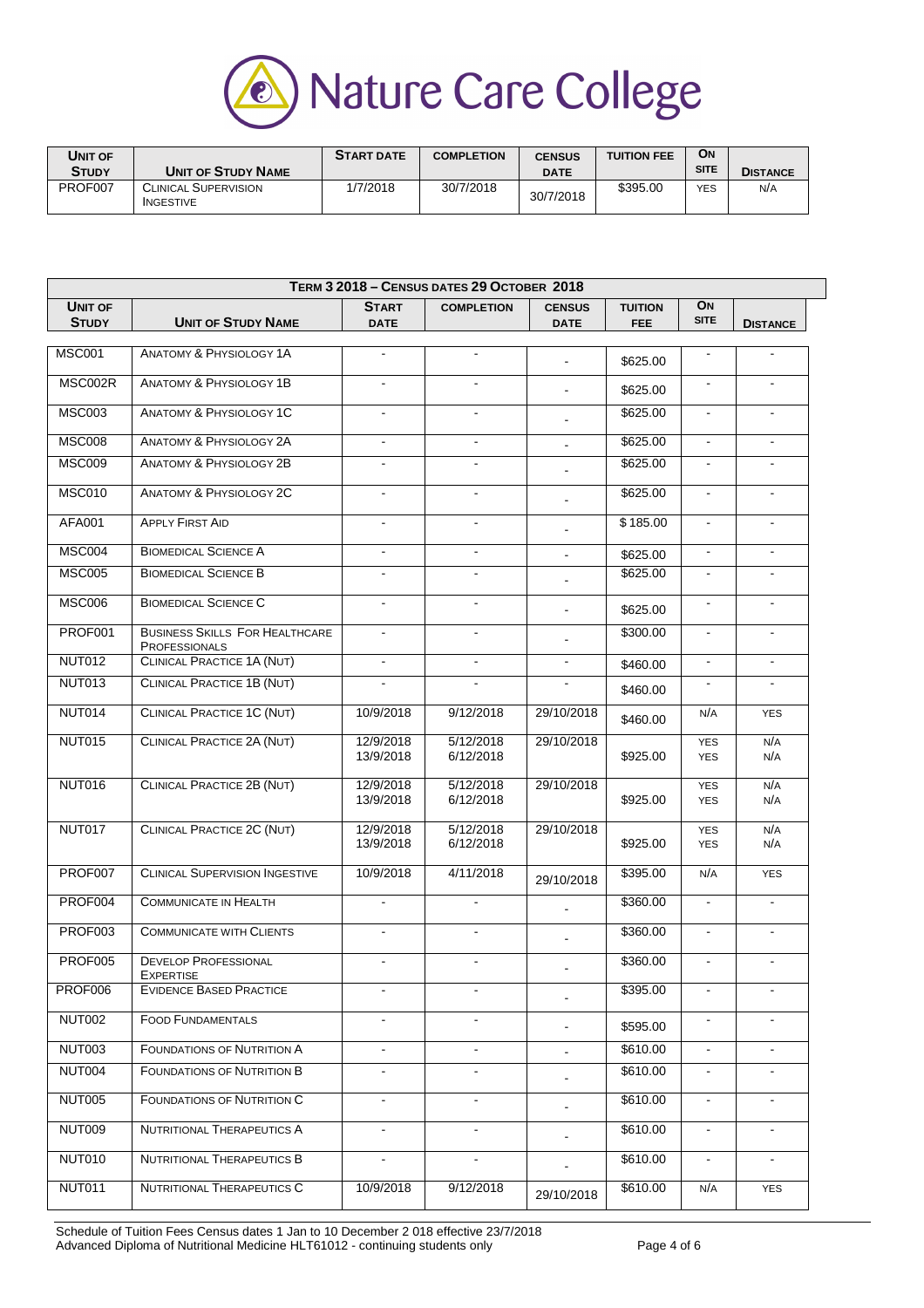

| <b>MSC017</b> | PATHOLOGY & PHYSICAL<br><b>ASSESSMENT</b>   |                          |                |            | \$625.00 |                          |            |
|---------------|---------------------------------------------|--------------------------|----------------|------------|----------|--------------------------|------------|
| NUT018        | <b>PHARMACOLOGY</b>                         |                          |                |            | \$625.00 |                          |            |
| NUT006        | <b>PRINCIPLES OF MICRONUTRIENTS A</b>       | $\overline{\phantom{a}}$ | $\blacksquare$ |            | \$610.00 | $\blacksquare$           |            |
| NUT007        | <b>PRINCIPLES OF MICRONUTRIENTS B</b>       | $\blacksquare$           | $\blacksquare$ |            | \$610.00 | $\overline{\phantom{a}}$ |            |
| NUT008        | <b>PRINCIPLES OF MICRONUTRIENTS C</b>       | $\blacksquare$           | $\blacksquare$ |            | \$610.00 |                          |            |
| PROF002       | <b>SAFE PRACTICES</b>                       | 10/9/2018                | 21/10/2018     | 29/10/2018 | \$170.00 | <b>YES</b>               | N/A        |
| <b>MSC011</b> | SYMPTOMATOLOGY, DIAGNOSIS &<br>PATHOLOGY 1A |                          |                |            | \$625.00 |                          |            |
| <b>MSC012</b> | SYMPTOMATOLOGY, DIAGNOSIS &<br>PATHOLOGY 1B |                          |                |            | \$625.00 |                          |            |
| <b>MSC013</b> | SYMPTOMATOLOGY, DIAGNOSIS &<br>PATHOLOGY 1C | 12/9/2018                | 5/12/2018      | 29/10/2018 | \$625.00 | <b>YES</b>               | N/A        |
| MSC014        | SYMPTOMATOLOGY, DIAGNOSIS &<br>PATHOLOGY 2A |                          |                |            | \$395.00 |                          |            |
| <b>MSC015</b> | SYMPTOMATOLOGY, DIAGNOSIS &<br>PATHOLOGY 2B | $\overline{\phantom{a}}$ |                |            | \$395.00 |                          |            |
| <b>MSC016</b> | SYMPTOMATOLOGY, DIAGNOSIS &<br>PATHOLOGY 2C | 10/9/2018                | 4/11/2018      | 29/10/2018 | \$395.00 | N/A                      | <b>YES</b> |

|                                         | <b>COMMENCEMENT</b>                       | <b>COMPLETION</b>       | <b>CENSUS DATE</b>     |
|-----------------------------------------|-------------------------------------------|-------------------------|------------------------|
|                                         | 12 FEBRUARY 2018                          | 13 MAY 2018             | <b>7 MARCH 2018</b>    |
|                                         | 28 MAY 2018                               | <b>27 AUGUST 2018</b>   | <b>21 JUNE 2018</b>    |
|                                         | 10 SEPTEMBER 2018                         | <b>10 DECEMBER 2018</b> | <b>29 OCTOBER 2018</b> |
| <b>RPL UNIT OF STUDY</b><br><b>CODE</b> | <b>RPL UNIT OF STUDY</b>                  | <b>RPL TUITION FEE</b>  | <b>EFTSL</b>           |
| <b>RMSC001</b>                          | <b>RPL ANATOMY &amp; PHYSIOLOGY 1A</b>    | \$187.50                | 0.000000001            |
| RMSC002R                                | <b>RPL ANATOMY &amp; PHYSIOLOGY 1B</b>    | \$187.50                | 0.000000001            |
| <b>RMSC003</b>                          | <b>RPL ANATOMY &amp; PHYSIOLOGY 1C</b>    | \$187.50                | 0.000000001            |
| <b>RMSC008</b>                          | <b>RPL ANATOMY &amp; PHYSIOLOGY 2A</b>    | \$187.50                | 0.000000001            |
| RMSC009                                 | <b>RPL ANATOMY &amp; PHYSIOLOGY 2B</b>    | \$187.50                | 0.000000001            |
| <b>RMSC010</b>                          | <b>RPL ANATOMY &amp; PHYSIOLOGY 2C</b>    | \$187.50                | 0.000000001            |
| <b>RAFA001</b>                          | <b>RPL APPLY FIRST AID</b>                | \$55.50                 | 0.000000001            |
| <b>RMSC004</b>                          | <b>RPL BIOMEDICAL SCIENCE A</b>           | \$187.50                | 0.000000001            |
| <b>RMSC005</b>                          | <b>RPL BIOMEDICAL SCIENCE B</b>           | \$187.50                | 0.000000001            |
| <b>RMSC006</b>                          | <b>RPL BIOMEDICAL SCIENCE C</b>           | \$187.50                | 0.000000001            |
| RPROF001                                | <b>RPL BUSINESS SKILLS</b>                | \$90.00                 | 0.000000001            |
| RNUT012                                 | <b>RPL CLINICAL PRACTICE 1A (NUT)</b>     | \$138.00                | 0.000000001            |
| RNUT013                                 | <b>RPL CLINICAL PRACTICE 1B (NUT)</b>     | \$138.00                | 0.000000001            |
| RNUT014                                 | <b>RPL CLINICAL PRACTICE 1C (NUT)</b>     | \$138.00                | 0.000000001            |
| RNUT015                                 | RPL CLINICAL PRACTICE 2A (NUT)            | \$277.50                | 0.000000001            |
| RNUT016                                 | <b>RPL CLINICAL PRACTICE 2B (NUT)</b>     | \$277.50                | 0.000000001            |
| RNUT017                                 | RPL CLINICAL PRACTICE 2C (NUT)            | \$277.50                | 0.000000001            |
| RPROF007                                | <b>RPL CLINICAL SUPERVISION INGESTIVE</b> | \$118.50                | 0.000000001            |
| RPROF004                                | RPL COMMUNICATE IN HEALTH                 | \$108.00                | 0.000000001            |
| RPROF003                                | <b>RPL COMMUNICATE WITH CLIENTS</b>       | \$108.00                | 0.000000001            |

Schedule of Tuition Fees Census dates 1 Jan to 10 December 2 018 effective 23/7/2018 Advanced Diploma of Nutritional Medicine HLT61012 - continuing students only Page 5 of 6